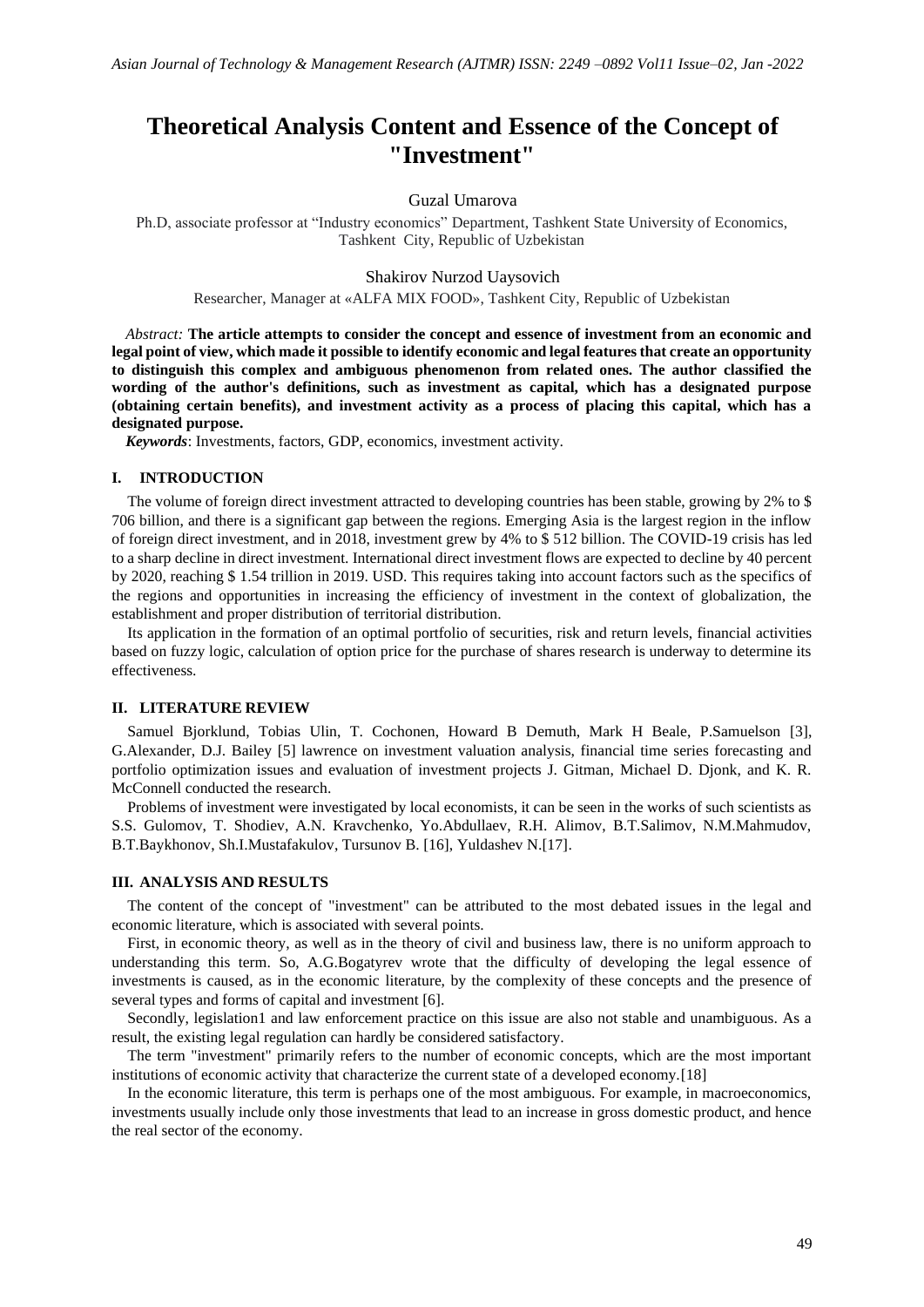

Figure 1.: Main types of investments.[19]

According to J. Keynes, investments can be defined as an increase in the value of capital property, regardless of whether the latter consists of fixed, circulating or liquid capital [7].

E.J.Dolan and D.E.Lindsay understand investment as an increase in the volume of capital functioning in the economic system, ie, an increase in the supply of productive resources carried out by people [8].

Pierre Masset, a French specialist in economic and mathematical methods, wrote that investment is the act of exchanging the satisfaction of today's need for the expected satisfaction of it in the future with the help of investment goods.

In the legal literature, attempts have been made to systematize the views on the nature of investment existing in the economic literature. Thus, LG Kropotov distinguishes the following groups [9].

The first group, according to the author, are scientists who define investment as an investment of capital (for example, E. F. Borisov, P. I. Vakhrin, A. V. Vorontsovsky).

The second group consists of scientists who explain the concept of investment in terms of spending, while indicating that we are talking about spending money today for the sake of obtaining future benefits (for example, W. F. Sharp, G. D. Alexander, J. W. Bailey).

The third group defines investments through objects that are used in the process of entrepreneurial activity (G. I. Ivanov, A. G. Ivasenko).

The doctrine notes that the practice of legal regulation of investment processes is carried out in such a way that the concept of "investment" is determined each time by a specific normative act pursuing one or another goal of regulation. As a result, various legal models of the concept of "investment" appear.

However, we believe that such a division is rather arbitrary, since with a different set of "economic interpretations" of this concept, the common thing in them is the inclusion of the concept of "capital".

The above does not mean the identity of these concepts, otherwise there is no need to introduce an additional concept of "investment". As Wu Okkam pointed out: "Entities should not be multiplied beyond necessity."

Therefore, each of the listed economists' points to the essential, from his point of view, features that make it possible to identify capital as an investment.

The concept of "capital" (French, English capital from Latin Capitalis - 'main') in a broad sense covers everything that is capable of generating income, or resources created by people for the production of goods and services [10].

Consequently, the third group of authors, considering objects used in the process of entrepreneurial activity as investments, in fact, is also talking about a kind of capital.

Regarding the concept of "costs", the following should be noted. In their most general form, they can be defined as the donation of a certain resource, that is, reduction or use to achieve the set goals [11, p. 299-300].

In other words, expenses are the same capital (a certain part of it, a certain resource), but aimed at achieving the set goals.

Meanwhile, "capital" included in the concept of "investment" is not just "capital", but "capital" with a purpose, which consists in obtaining certain benefits (for example, its increment).

However, it can be argued that in this case "essence multiplication" is allowed. Since the concept of "capital" (French, English capital from Latin capitalis - 'main') in a broad sense covers everything that can generate income,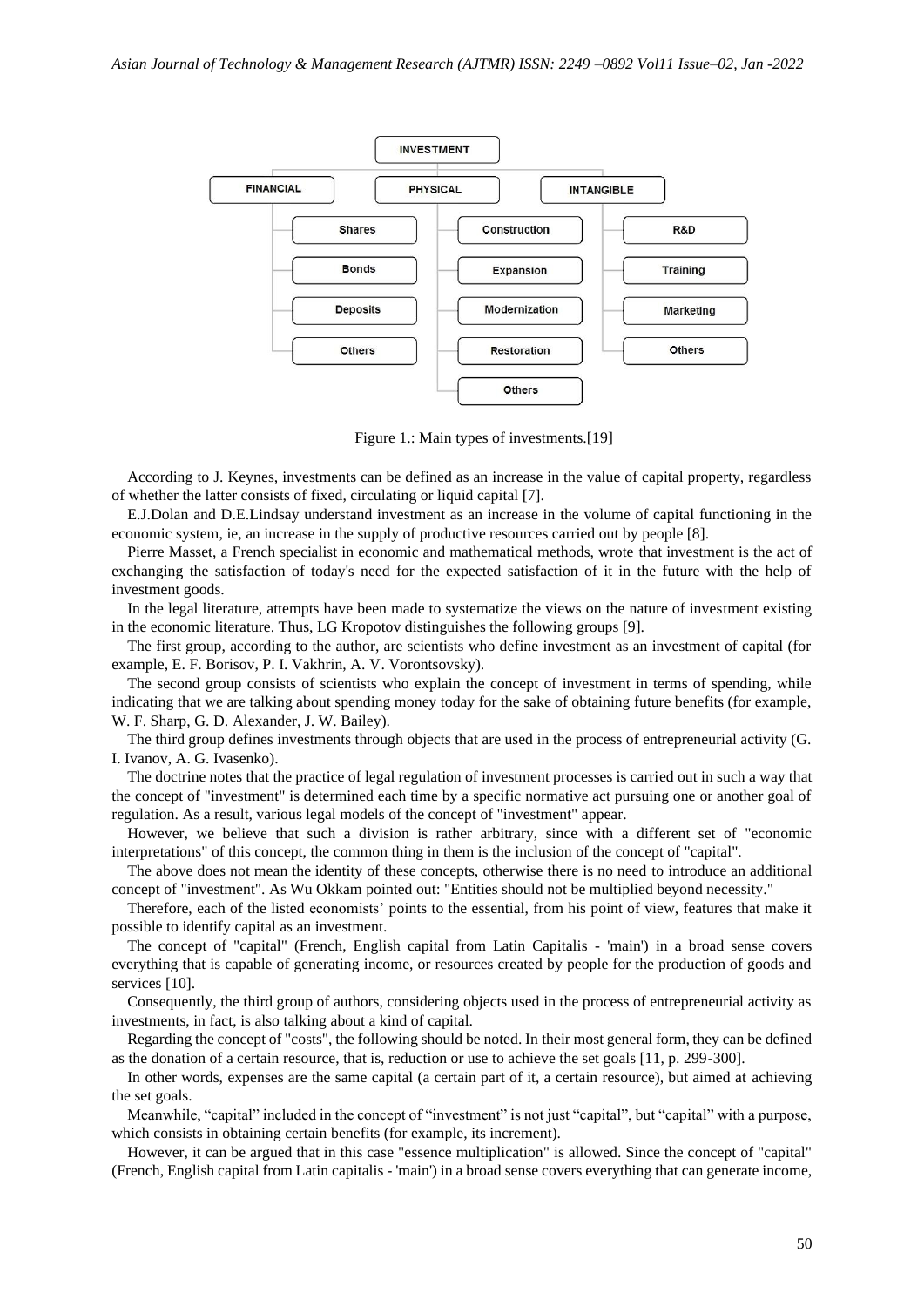or resources created by people for the production of goods and services [10].

Consequently, the concept of "capital" initially includes the ability to generate income, or, in other words, the receipt of certain benefits.

The answer to this is the following. The attribute of capital "the ability to generate income" is not equivalent to the attribute "purposeful purpose in obtaining certain benefits."

First, the feature "the ability to generate income" is immanent, that is, the absence of this feature means the absence of the very concept of "capital". The second feature, on the contrary, does not belong to the number of immanent ones, therefore its presence or absence will only indicate the admissibility or inadmissibility of attributing "specific capital" to investments, and not attributing the phenomenon to capital. The latter is due to the fact that the sign "intended purpose" is introduced to the capital from the outside, that is, the "owner" of the capital independently decides that a certain part of his capital is to be invested in one or another investment project.

Secondly, the first indicator assumes the hypothetical ability of capital to generate income. For example, a certain capital may, in principle, not bring any income, therefore, the main thing is the presence of the opportunity itself, which may not be realized. The second feature, on the contrary, does not have this characteristic, since the intended purpose can hardly be described from the point of view of implementation.

It seems that this approach allows us to consider investments as capital with a designated purpose (obtaining certain benefits), and investment activity as a process of placing such capital.

It is necessary to distinguish legal concepts from the economic concept's "investment" and "investment" activity".

OM Antipova writes that within the meaning of this definition, the generic concept for investment was the concept of property and intellectual values. As an additional feature that distinguishes investments from other property and intellectual values, according to the author, the direction of their investments is indicated - objects of entrepreneurial and other types of activity, while the activity in which the investments were made was separated from other types of activity according to its result - the formation of profit (income) or the achievement of social effect [11].

Analyzing these definitions, it can be noted that investments are objects that have a monetary value and are invested in objects of entrepreneurial and (or) other activities in order to make a profit and (or) achieve another useful effect.

However, if we look at the signs of foreign investment, we can see a lot in common with domestic investments: for example, investments are directed to objects of entrepreneurial activity, the forms of investments must have a monetary value.

This contradiction, on the one hand, is quite understandable, since each of these laws regulates special types of investment activities and therefore has its own specifics. At the same time, it seems expedient to consolidate homogeneous concepts in the legislation, since this would allow considering the normative array regulating the investment process as a whole, presenting general principles and goals in it.

As for doctrinal definitions, they are very diverse by analogy with economic definitions. However, they can be conditionally reduced to the following approaches, to which other statements made in connection with the discussion of the named topic adjoin to one degree or another.

The essence of the first approach is that investment is a kind of good. For example, N.G.Doronina and N. G. Semilyutina understand by investment any instrument in which money can be placed, hoping to preserve or multiply their value and (or) provide a positive amount of income [12].

T.A. Serebryakova believes that investments are property in respect of which the state has established guarantees, privileges and immunities resulting from the mechanism of state protection of the investor, transferred (transferred) by the state, an individual or legal entity to citizens, organizations, foreign states for the purpose of extracting profit, achievement of another effect recognized by the current legislation as socially useful.

According to SP Moroz, the concept of "investment" can be viewed in a broad and narrow sense. In a broad sense, these are any types of property (material) and intellectual (intangible) values, as well as rights to them, invested in objects of entrepreneurial and other activities in order to obtain benefits. [13]

In economics, it is understood as everything that is able to satisfy the everyday life needs of people, to bring people benefit. Note that the term "good" in this case covers both objects of civil rights and values that are not such for making a profit (income) and (or) achieving a positive social effect. In the narrow sense, these are own, borrowed or attracted funds invested by an investor in order to generate profit (income) and aimed at creating material or spiritual benefits.

The second approach is that investments are actions. In particular, V. V. Gushchin and A. A. Ovchinnikov indicate that investments are actions of a subject (ie, an investor) at the disposal of objects of civil law belonging to him [14].

In other words, we can say that investments in accordance with this approach are a kind of legal facts.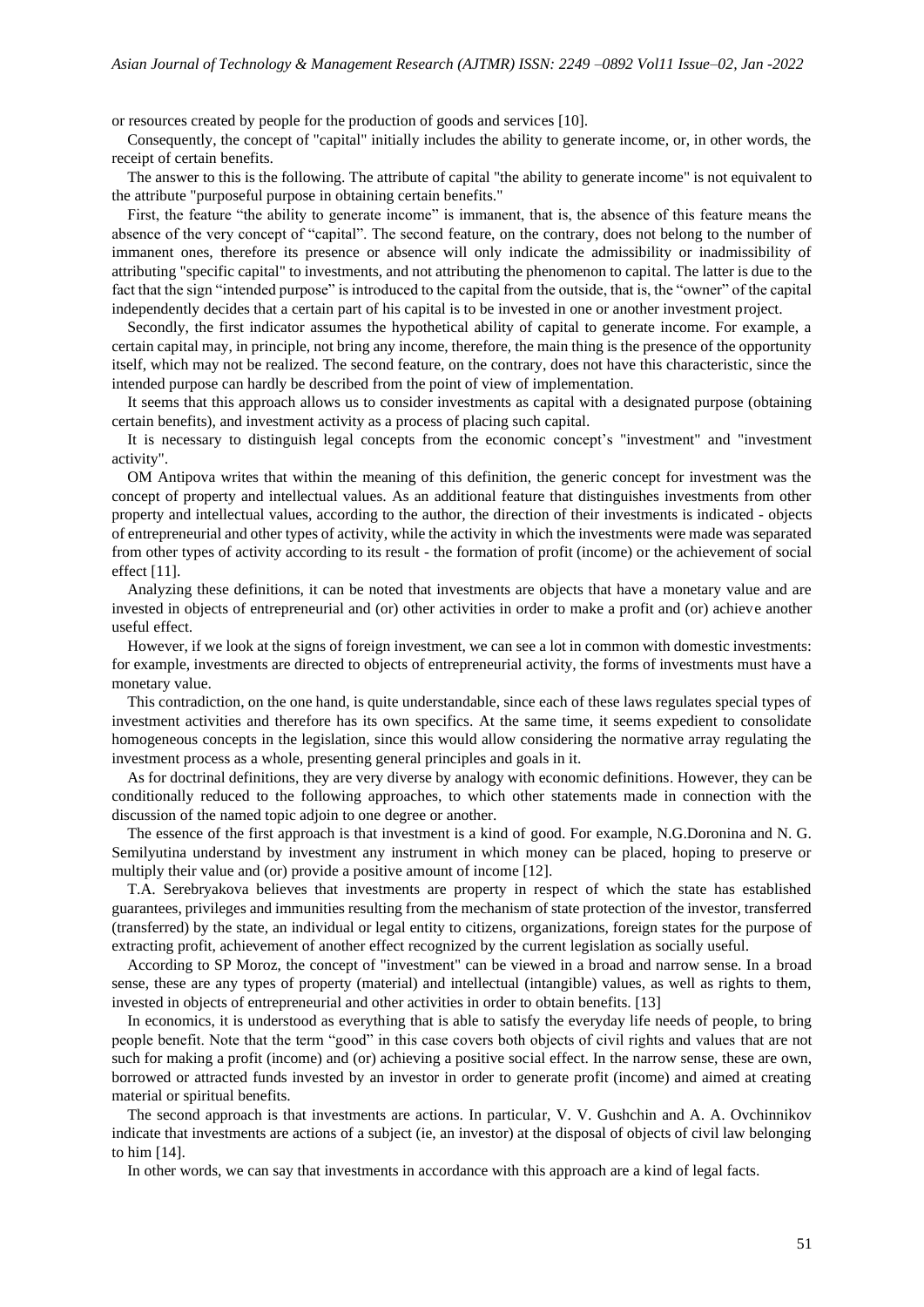Finally, the third approach assumes that investment is a specific kind of relationship. So, OM Antipova writes that the semantic center of this concept is the relationship itself, associated with the investment of assets [11].

A similar position can be found in L. G. Kropotov, who believes that investments are property relations aimed at making a profit and (or) achieving another useful effect, based on equality, autonomy of will and property independence of participants, regulated by the norms of civil law. [ 4]

### **IV. DISCUSSION OF RESULTS**

Let's consider these positions in more detail. The first thing that attracts attention is the presence of terminological imprecision in some approaches.

For example, if investment is a certain type of relationship, then what is the need for this concept in legislation and doctrine, since both in doctrine and in legislation a certain group of relations regulated by the rule of law is usually denoted by legal relationships.

As a result, there are two concepts denoting the same phenomenon. The consequence of this will be the confusion of terminology and the leveling of the own content of the concept of "investment".

In other words, the concept of "investment activity" is defined through the concept of "investment". Let's replace the term "investment" with its definition - it turns out that investment activity is an investment and implementation of actions of a subject (ie, an investor) at the disposal of civil law objects belonging to him in order to obtain profit and / or achieve a socially useful effect. As a result, there is a mixture of the listed

In addition, the arguments of the authors, substantiating the need to understand investments through the category of relations, are not convincing enough either. For example, L. G. Kropotov writes: "As soon as economic theory and economic relations actively operate with such a category and consider it as one of the elements of market relations, the allocation of such a legal institution is permissible." Further, the author points out that the reason for distinguishing the category of investments in law is the need to ensure a connection between economics and law. [4]

The legal literature has advanced the following arguments against this approach:

1) this approach does not allow to separate investments from other property;

2) this definition is not a feature of investment as an economic phenomenon, since from an economic point of view, investment is an investment process;

3) the property becomes an investment from the moment it is involved in the investment process;

4) the investor's goal is different from others. [fourteen].

These arguments can be answered as follows:

1) it is possible to delimit investments from other property according to the purpose of their investment;

2) in the scientific economic literature, the understanding of investments through a process is not generally recognized (W. F. Sharp understands them as costs);

3) this argument is very interesting, but here difficulties arise with the moment of involving the property in the investment process, as well as with the ensuing problems of qualifying transactions as investment ones and, accordingly, the application of the norms of investment legislation.

Let us emphasize that a process is a complex activity that consists of factual and legal actions. Elements of the investment process cannot always qualify as independent investments, therefore, when linking the appearance of investments only with the moment of their involvement in the investment process, individual elements (operations) of the process will not fall under the concept of "investment". [4]

Typically, the term "investment potential" is applied to countries, regions, industries, firms, and other business entities. In addition, many economic literatures rarely describe the investment potential of certain assets, financial market instruments, individual financial and commodity markets. In essence, the "Investment Potential" category reflects investments in long-term assets, including investments in securities to generate income or achieve other national economic outcomes.

It should be noted that some economists understand "investment potential" as "allowing to achieve a synergistic effect through the use of a set of investment resources regulated according to a certain rule".

The word "potential" comes from the Russian translation of the term "potential," which is derived from Latin (rotational) and means power, might. In the Dictionary of Foreign Languages, the word is briefly defined as "a set of tools, opportunities available in a field."

Investment potential takes into account macroeconomic characteristics, the saturation of the region with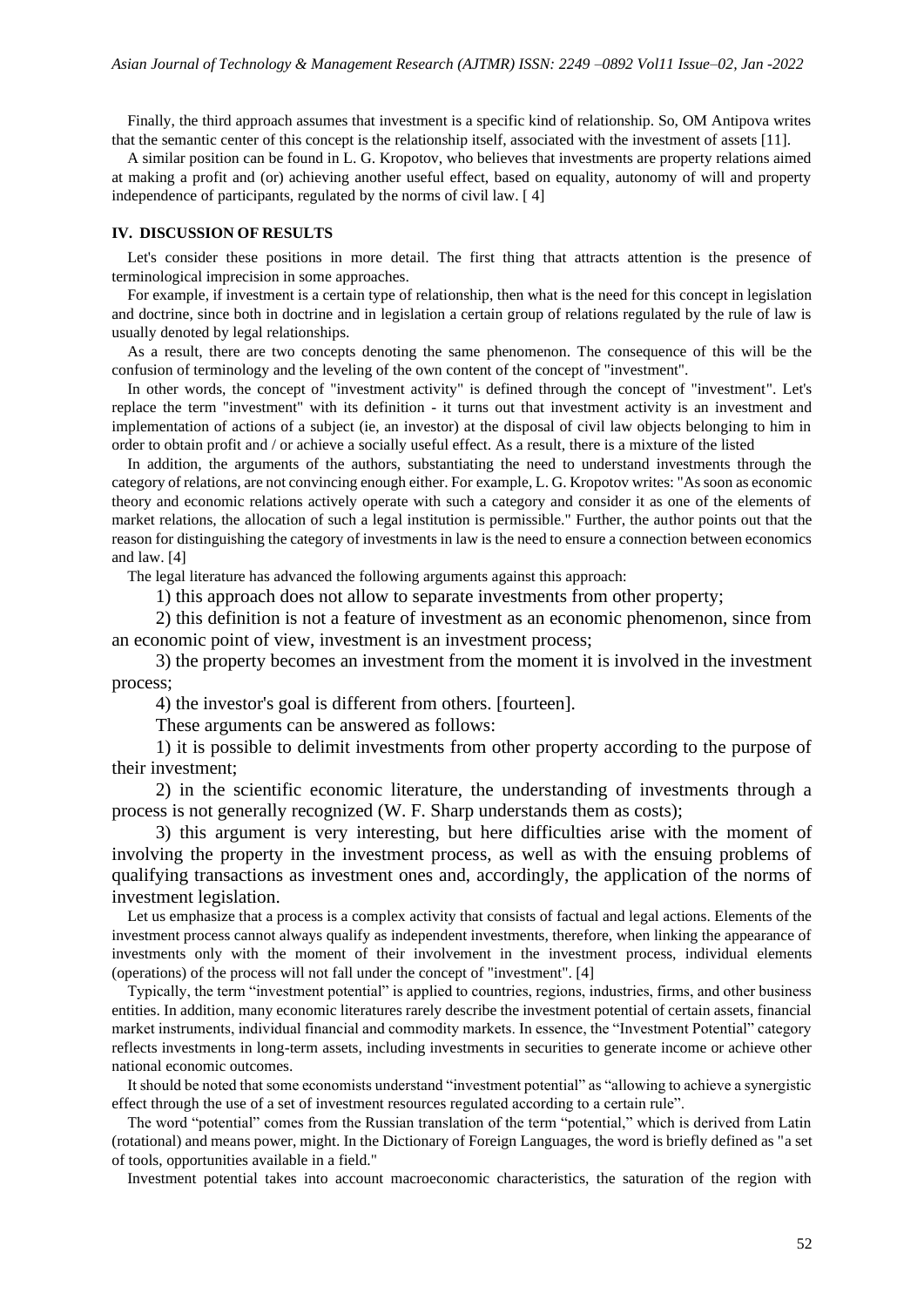production factors, consumer demand and other parameters. Investment potential consists of a set of investment resources, including material, technical, financial and intangible assets, including ownership of industrial and mining facilities, collection of information in the field of socio-economic, market relations, accumulated experience and more.

In foreign encyclopedias, potential is defined as "the resources, resources, resources available and mobilized to achieve a specific goal, implement a plan, solve a problem; the capabilities of an individual, society, state in a particular area." It is important to study the problems of investing in the economy, because investment affects all processes taking place in the economy, that is, it serves as a tool to ensure scientific and technological progress, increase key macro- and micro-indicators of the economy.

The economic situation and development of the country depends on the state of the regional economy, and the increase in the level of economic development of the regions, in turn, depends on the investments attracted to the regions.

Investment will lead to the growth of key indicators of the regions and the country's economy.

Investment potential is an independent concept in the system of investment modules, and from our point of view it is a source characteristic. Investment resources can be used to varying degrees depending on the attractiveness of the industry and facilities.

The analysis of the main supports of state regulation of investments showed that many tools have different effects on the investment attractiveness of investment resources and facilities. Therefore, it is necessary to distinguish between investment potential and investment attractiveness in economic analysis and economic policy.

Investment decisions focus not only on investment potential, but also on the investment climate and investment risk. But it is the analysis of investment potential that will be crucial in investment opportunities.

The structure of the region's investment potential is shaped by private factors, and components such as production, raw materials, financial and infrastructural and institutional capacity are the most important for assessing the region's investment potential.

To interpret them more broadly:

production potential represents the efficiency of production activities in the region, a set of factors of production that can be involved in the investment process for the reproduction of capital;

raw material potential - the availability of natural resources and material resources, which are the basis for economic development of the region, as well as participation in the process of capital processing;

financial capacity - the availability of a set of financial resources, taxes and other cash inflows accumulated in the form of monetary capital that can be used to make investments;

Infrastructural potential - the existing production and social infrastructure is provided with normal conditions for the operation of the investment process;

Institutional capacity is the level of development of organizational and legal mechanisms in the region, as well as the fact that the tools of a developed market economy contribute to the functioning of investment processes. This is because the infrastructure potential is interrelated with the institutional capacity and is a combination of production and social infrastructure capable of creating the necessary conditions for the normal functioning of the investment process.

Of course, the mentioned potential structure is not an exhaustive list of factors that make up the investment potential of the region. In addition, the more factors are considered and analyzed, the better and more accurate the overall assessment of the region's investment potential will be.

The factor approach is the most optimal as a methodological basis for the study and management of the regional investment process, according to which groups of natural, industrial, scientific, technical, institutional, human, organizational, informational factors participate as an interconnected system as a driving force.

The appropriate combination of factors objectively provides a synergy of positive socio-economic and other impacts resulting from the investment. The investment potential of the region is formed under the influence of various factors. Western economists often highlight the following factors when assessing investment potential.

The level of economic development of the region is the result of the development of reproductive processes in the system of universal and social labor integration. To determine the level of economic development of a region, first of all, the method of retrospective analysis of the most important socio-economic indicators should be applied.

The purpose of retrospective analysis is to identify the characteristics of productive forces that allow them to take advantage of important conditions and advantages for the expansion of economic opportunities, based on the assessment of the development path and economic situation in the region in the new market conditions.

Convention on the Settlement of Investment Disputes between States and Individuals or Legal Entities of Other States (concluded in Washington on March 18, 1965) [15].

In other words, the state allocates a certain set of objects (goods) that are invested in various types of activity for a specific purpose, and subordinates the relations arising with these objects to a separate legal regulation,